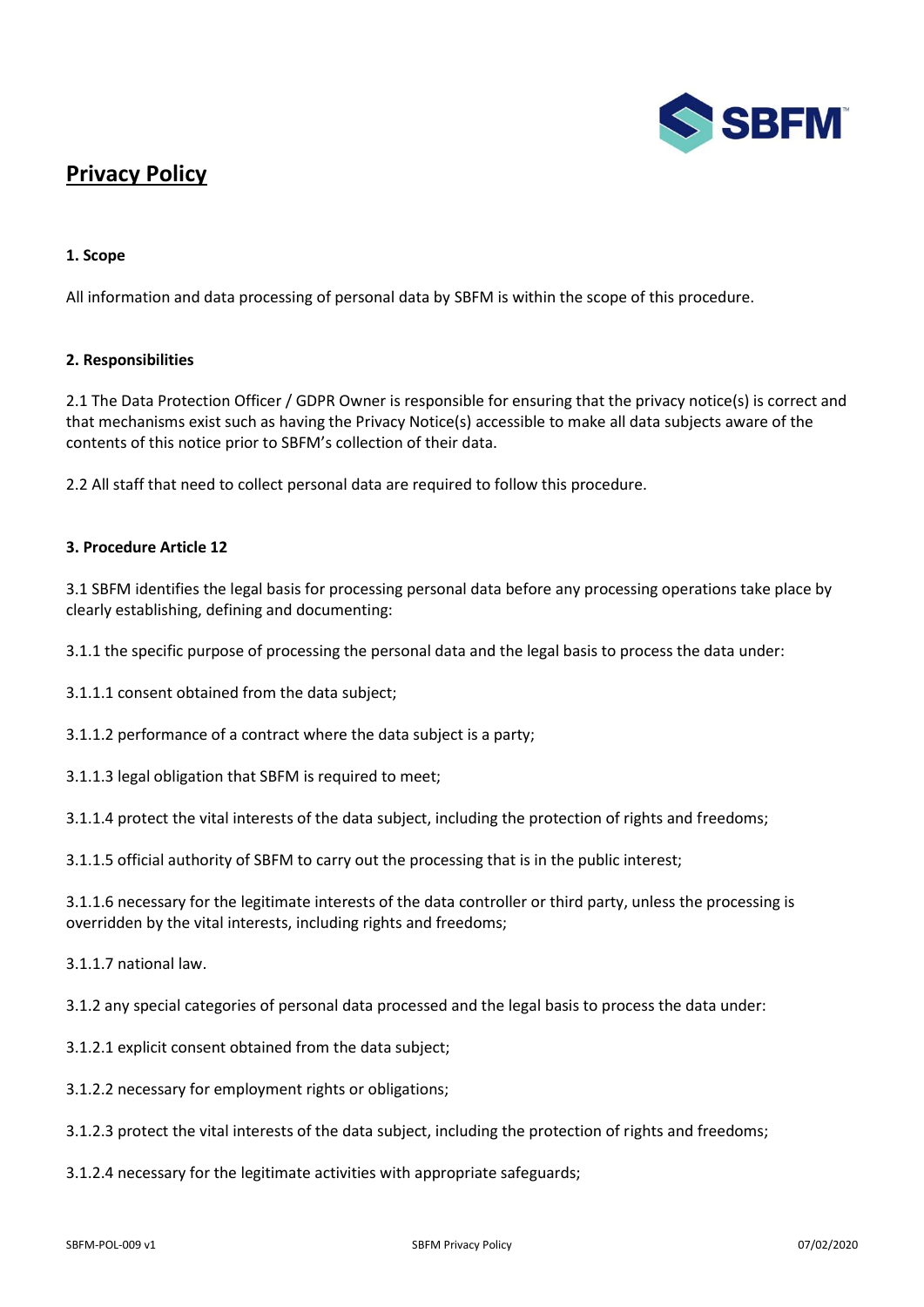3.1.2.5 personal data made public by the data subject;

3.1.2.6 legal claims;

3.1.2.7 substantial public interest;

3.2 SBFM records this information in line with its data protection impact assessment and data inventory.

# **4. Privacy notices**

4.1 When personal data collected from data subject with consent

4.1.1 SBFM is transparent in its processing of personal data and provides the data subject with the following:

4.1.1.1 SBFM identity, and contact details of the Data Protection Officer / GDPR Owner and any data protection representatives;

4.1.1.2 The purpose(s), including legal basis, for the intended processing of personal data (clause 4.2 below);

4.1.1.3 Where relevant, SBFM's legitimate interests that provide the legal basis for the processing;

4.1.1.4 Potential recipients of personal data;

4.1.1.5 Any information regarding the intention to disclose personal data to third parties and whether it is transferred outside the EU. In such circumstances, SBFM will provide information on the safeguards in place and how the data subject can also obtain a copy of these safeguards;

4.1.1.6 Any information on website technologies used to collect personal data about the data subject;

4.1.1.7 Any other information required to demonstrate that the processing is fair and transparent.

4.1.2 All information provided to the data subject is in an easily accessible format, using clear and plain language, especially for personal data addressed to a child.

4.1.3 SBFM facilitates the data subject's rights in line with the data protection policy and the subject access request procedure.

4.1.4 Privacy notice for this personal data processing is recorded

4.2 When data is contractually required for processing

4.2.1 SBFM processes data without consent in order to fulfil contractual obligations such as staff personal details to process salaries etc.

4.2.2 Privacy notice for this personal data processing is recorded on SBFM website

4.3 When personal data has been obtained from a source other than the data subject

4.3.SBFM makes clear the types of information collected as well as the source of the personal data (publicly accessible sources) and provides the data subject with:

4.3.1.1 SBFM (data controller) identity, and contact details of the Data Protection Officer / GDPR Owner and any data protection representatives;